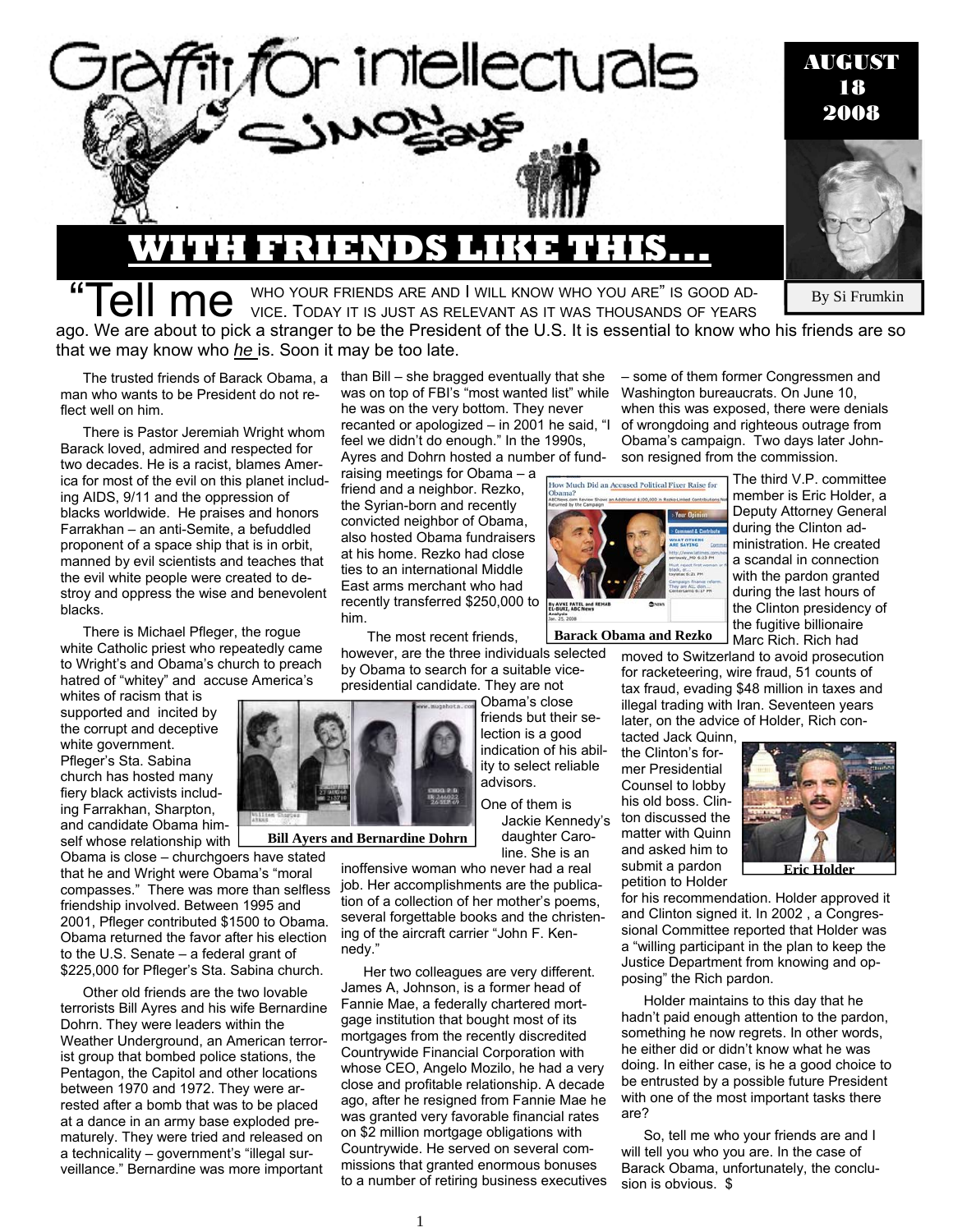# **A BLACK CONSERVATIVE'S LAMENT**

### Larry Elder, Townhall, July 31, 2008

Oh, no, not ANOTHER "BLACKS IN AMERICA" NEWS SPECIAL! ONE OF THE CABLE NETWORKS RECENTLY PUT TOGETHER ANOTHER ONE OF these "specials" on what it's like to be black in America. The network asked a conservative friend of

mine to participate. He sent the following letter and I replied.

#### Dear Larry,

OK, Larry, I grew up a bit last night. Those (unflattering descriptive deleted) at that news network on cable used me like a two-dollar whore! I interviewed with them for almost 10 hours, and all that talk was whittled down into five-second sound bites



that put me in a rather negative light. Part of our talk was about the crack epidemic. I spoke about the way we are fighting this drug war, which we should approach as a health issue as opposed to a law enforce-

ment problem. I talked about the impact single parenthood has on crime rates. I talked and talked. They edited it all down to, "If you don't want to go to jail, don't sell crack." I am really angry.

The "wretched blackness" slant was so clear. I was on live for the half-hour preceding the beginning of the program. They ran a long segment with a black comedian/ actor, talking about how he tells his son each and every day about how to talk to the police and how black men must be wary of cops. They cut to me, and I said that I was certainly in agreement that we need to talk to our children about respecting authority, but I also wondered if the comedian/actor talked to his son about the proper color shirt to wear in case some knuckleheads have a dislike of the color red or blue. The truth is that his son has

more to fear from other young black men than he does from the police. I then quoted a homicide statistic: 94 percent of black homicide victims are killed by other black people. It was dismissed by the moderator so we could focus instead on how racist the cops are. Unbelievable.

It should not surprise me, then, that producers and editors would give liberal, hypersensitive blacks room to make their points -- even if they were factually untrue. They spoke to a professor from Columbia, who was droning on about how the legacy of slavery is to account for blacks' out-ofwedlock birthrate. Slavery?! This nonsense was seconded by another panelist. When I corrected them and said that the out-ofwedlock rate was lower during Jim Crow eyes began rolling, and my point was ignored in order to move on. And I was reduced to sound bites. Had to vent a bit.

#### --Your friend.

#### Dear friend,

My sister-in-law, an almost-recovered victicrat (thanks, at least in part, to me) called me during the show. She asked whether I was watching it, and I said no -- I knew what to expect. BMW -- bitching, moaning and whining. I asked my sister-inlaw why they didn't spend four hours on the "experience" of Chinese-Americans? Americans of Chinese heritage are among our country's most successful -- despite being the first ethnic group to be specifically excluded from legal immigration to America, by laws enacted in 1882, and despite mistreatment and discrimination including many anti-Chinese laws passed in places like San Francisco, which were designed to protect the "native" laundry business.

Why doesn't the cable network, I asked her, do a show on the "experience" of

Japanese-Americans, also some of the most prosperous of all Americans -- despite the World War II "relocation" camps and California's anti-Japanese laws, once passed to prevent them from owning farmland?

I don't compare this in kind or in degree to slavery, but it's 2008 -- with a black man possibly on the brink of attaining the presidency of the United States. Can we move on? The problems of the "black community" have to do with the welfare-state-induced breakdown (or, more accurately, nonformation) of the family. This causes a disinterest in education, and leads to poor values, reckless and irresponsible breeding, as well as a lack of the job skills necessary in an information-age society. We also have grievance groups -- black "leaders"; the oh-so-sympathetic media; fear- and guilt-laden whites who refuse to say (as they do to their own children) work hard and play by the rules; and many reluctant blacks who refuse to preach the message of "no excuses, hard work" for fear of being labeled "Uncle Toms."

I told my sister-in-law that nearly half of Harvard's black freshman class consists of blacks from the Caribbean or Africa -- areas less prosperous with far less opportunity. Care to explain that? I told her that I bet many of the "talking heads" live comfortable middle-class lives or better - some, no doubt several, tenured college professors who, not so deep down, believe that they were smart enough or worked hard enough to have made it, but the other poor SOBs, well, they need a more compassionate government, a less racist society to pull them through.

So, try to relax. Thanks to editing, they can make anyone sound like Elmer Fudd. --Larry

Israeli journalist Aaron Klein had interviewed terrorist leaders who were quite open about their motivation, goals and beliefs. He was interviewed in the July 25-31 issue of the International Jerusalem Post. Here is the final question and answer of his interview with the Jerusalem Post. I think it sums up much of the problem:

Jerusalem Post: *But how do they (the terrorists) envision their own society, in the event that their goals of defeating Israel and the U.S. are achieved?*  Klein": *That's just it. They have no plan beyond the jihad. Look, there are a million and a half Arabs in Gaza - some would say trapped there. Can you imagine if there were a million and a half Jews trapped there? They'd build Sin-*

*gapore. When I ask the terrorists about why they haven't built anything in Gaza, they say that they can't build anything until they get all their land back. They don't seem to have a long-term plan beyond that.* 

Sad but true...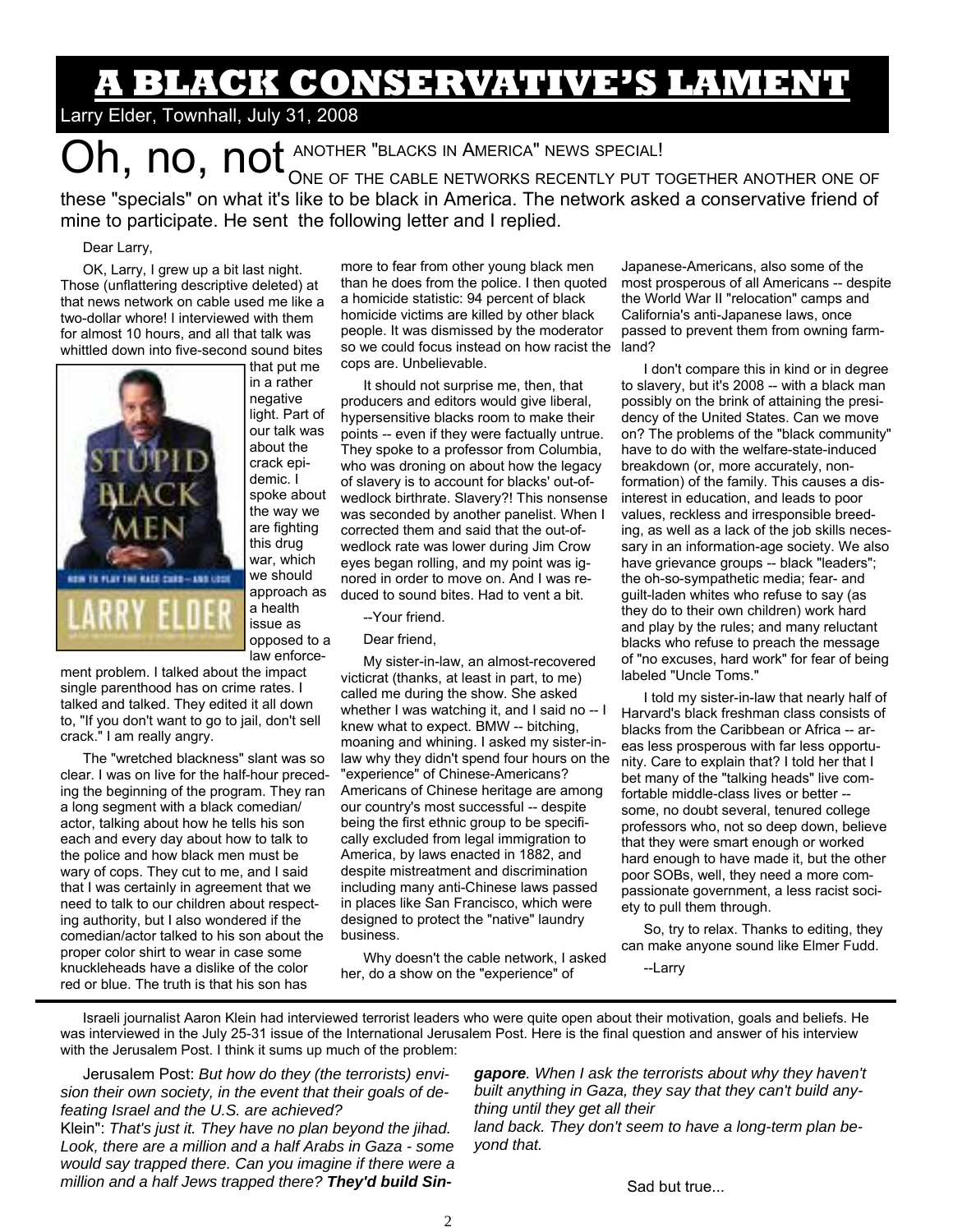## **OBAMA'S NAIVE BERLIN SPEECH**

### Dennis Prager**,** Townhall, July 29, 2008

To better UNDERSTAND SEN. BARACK OBAMA, HIS SPEECH BEFORE 200,000 GERMANS IN BERLIN is one good place to start. As we shall see, however, it does not leave one secure as to the senator's understanding of history, of America's role in the world, and what to do about evil, among other important issues.

Obama: "At the height of the Cold War, my father decided, like so many others in the forgotten corners of the world, that his yearning -- his dream -- required the freedom and opportunity promised by the West."

Promised by the West? Or promised by America? It wasn't "the West" that Obama's father went to; it was America. During the Cold War, it wasn't "the West" that led the fight to preserve Western freedom; it was America. Obama concedes this point in his next sentence: "And so he wrote letter after letter to universities all across America until somebody, somewhere answered his prayer for a better life."

Obama's speech was a paean to the West and especially to Germany in fighting for freedom during the Cold War. Throughout his speech he equated the German contribution to defeating Communism with that of America

Obama: "And you know that the only reason we stand here tonight is because men

and women from both of our nations came together to work, and struggle, and sacrifice for that better life."

It is understandable and even expected that an American speaking in Germany will praise Germans. But even so, it is quite an exaggeration to state that the "only reason" he and they are standing in a free Berlin is because men and women from both countries sacrificed for that better life. Americans sacrificed far more than Germans. The sad truth is that, with some heroic exceptions, Germans on the right supported Hitler, and during the Cold War, Germans on the left fought the Unites States more than they fought the Soviet Union. When Ronald Reagan came to Berlin, tens of thousands of Germans -- many of them, one would surmise, of a similar mindset to those who came to hear Barack Obama -- protested his visit.

Obama: "The size of our forces was no match for the much larger Soviet Army. And yet retreat would have allowed Communism to march across Europe."

Isn't this exactly where we are regarding the retreat from Iraq that Obama and the Democrats have advocated? Wouldn't retreat from Iraq allow militant Islam to march across the Middle East and beyond?

How is one to explain this? I have long believed that many liberals recognize evils only after the evil has been vanquished. Today, Democrats like Obama in his speech, regularly revile Communism. But from the late alliance ever formed to defend our common 1960s until the end of the Cold War they rarely judged Communism. They judged anti-Communists. Liberal Democrats routinely call Communism evil today, but when it was actually a threat, they reviled those who called Communism evil. Again, recall Ronald

Reagan and the virtually universal liberal condemnation of his calling the Soviet Union an "evil empire."

So, too, now, regarding today's greatest evil, to cite but one example, not one Democrat in any of their party's presidential primary debates

used the term "Islamic terrorism."

Obama: "Where the last war had ended, another World War could have easily begun. All that stood in the way was Berlin."

In his attempt to exaggerate the role of Berlin before his large Berlin audience, Obama made a claim that simply makes no sense. "Berlin stood in the way" of another World War beginning? How? If anything, Berlin was the flash point of East-West tension and therefore could have triggered a war.

Obama: "People of the world -- look at Berlin! Look at Berlin, where Germans and Americans learned to work together and trust each other less than three years after facing each other on the field of battle."

Germans and Americans "learned to work together and trust each other" only thanks to the fact that America and its allies vanquished Germany, overthrew its Nazi leadership, imposed democracy and freedom on Germans, and kept plenty of soldiers in Germany. Why does Obama not apply this lesson to Iraq? If Americans and Iraqis learn to work together and trust each other, it will also

thanks to America and its allies vanquishing the Islamic terrorists, overthrowing the Nazilike regime of Saddam Hussein, imposing democracy and freedom on Iraqis, and keeping soldiers in Iraq for as long as needed.

be

Obama: "Look at Berlin … where a victory over tyranny gave rise to NATO, the greatest security."

Obama did not want to offend his hosts by inserting an element of reality here: Many of America's NATO partners have been largely worthless in confronting evils from Communism to al-Qaida to the Taliban. A few weeks ago, leading German newsweekly Der Spiegel reported that German forces in Afghanistan are under strict orders not to shoot any Taliban forces unless shot at first. As a result, they refused to shoot a major Taliban murderer whom they had in their sights because his forces had not shot at the Germans and therefore allowed him to escape.

Obama: "People of the world -- look at Berlin, where a wall came down, a continent came together, and history proved that there is no challenge too great for a world that stands as one."

The wall came down because America stood strong, not because the world stood as one. What he said here is John Lennon-like fantasy, the opposite of reality, and as such, coming from the man who may well be the next president of the United States, a bit frightening.

Obama: "While the 20th century taught us that we share a common destiny, the 21st has revealed a world more intertwined than at any time in human history."

Of all the lessons taught by the 20th century, that we share a common destiny is not among the top 10. It is not even among the top 100. It is actually untrue and meaningless. Just to cite one obvious example, did those who lived under Communism and those who lived under democratic capitalism "share a common destiny"? What is he talking about?

If the 20th century did teach something, it taught that evil must always be fought.

The speech reveals a man who has good will and noble desires, but who may be dangerously naive regarding the lessons of history and what to do about evil. Ω



3